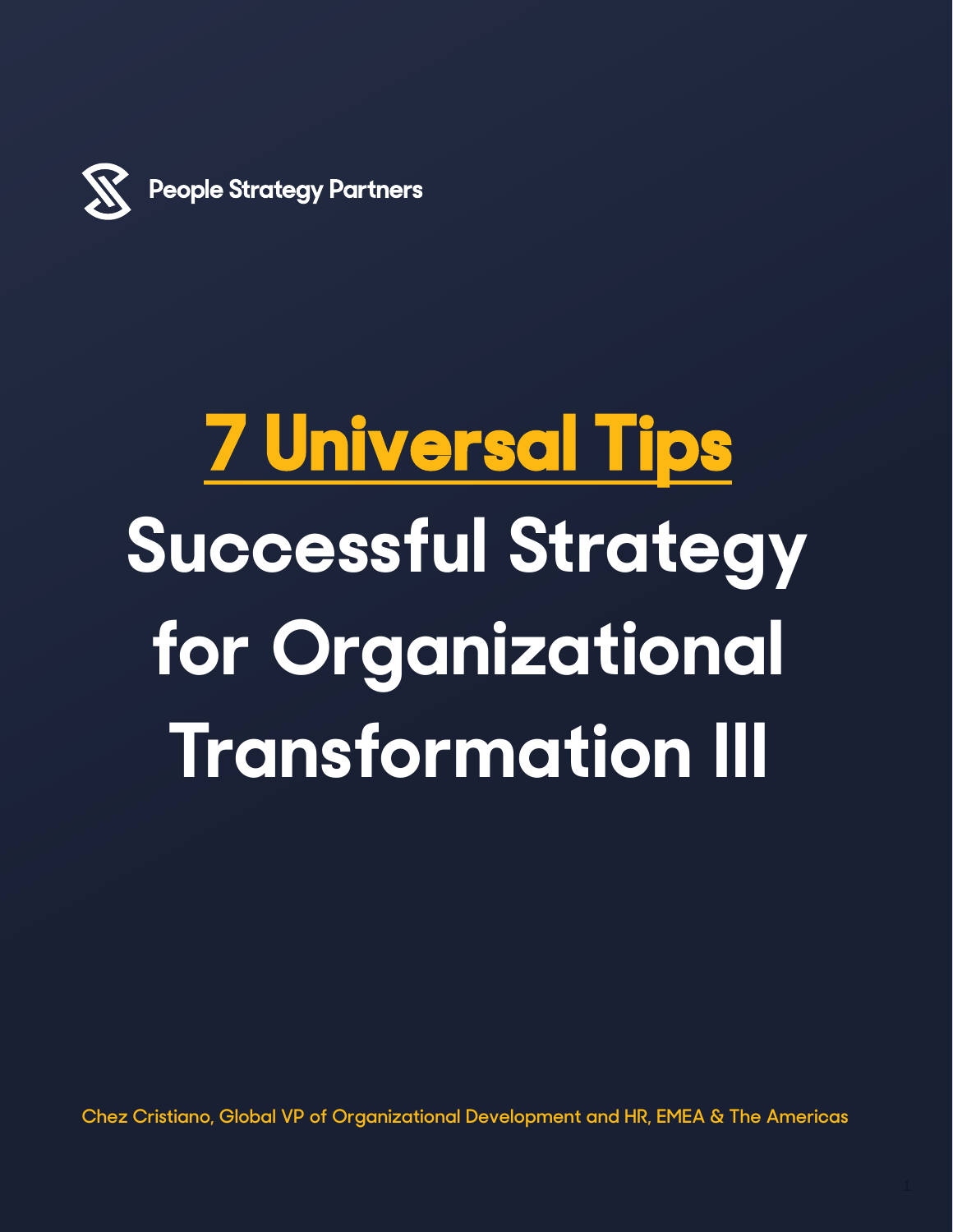## **With regards to all the speculation of coming changes to the corporate world due to the Covid-19, there is not a one size fits all scenario.**

Do you want your organization to thrive, simply survive, or completely fail? Unfortunately, some organizations were completely unprepared and might not survive at all. Some changes will be minor while others will be a significant shift in certain industries. More importantly, organizations will need to fully strategize on proposed changes that are truly beneficial verse immediate reactions based on emotional responses to a crisis. People tend to shutoff the higher and more complex decision process of the brain when involved in a crisis (a natural human response); thus, some of the crisis needs to decrease before a full strategy

can be designed and implemented. Strategy is going to be key to any successful changes. Why? The chance of failure is 70% for change management projects and probably even higher for transformation projects. A short, mid, and long-term strategy is just as crucial as having full transparency and the ability for collaboration throughout the organization. It does not work well when people are forced into change without being a part of the process. Forcing change upon others is one major reason why such a large percentage of organizational changes fail.

#### **What is a transformation?**

Let's start with the basic idea. Transformation is a marked change in form, nature, or appearance. Organizational Transformation is about developing a strategic plan for significant modification of a process, culture, design, technology, services, etc. It goes beyond a mere change. I like to think of it as the caterpillar when it turns into a marvelous butterfly. That is, if it is done right. When a company goes through a

transformation, it can be on a micro or macro scale. Consequently, people will typically have very different ideas of what transformation means if the strategy is unclear and not communicated well. All levels of an organization need to be on the same page when it comes to any type of transformation.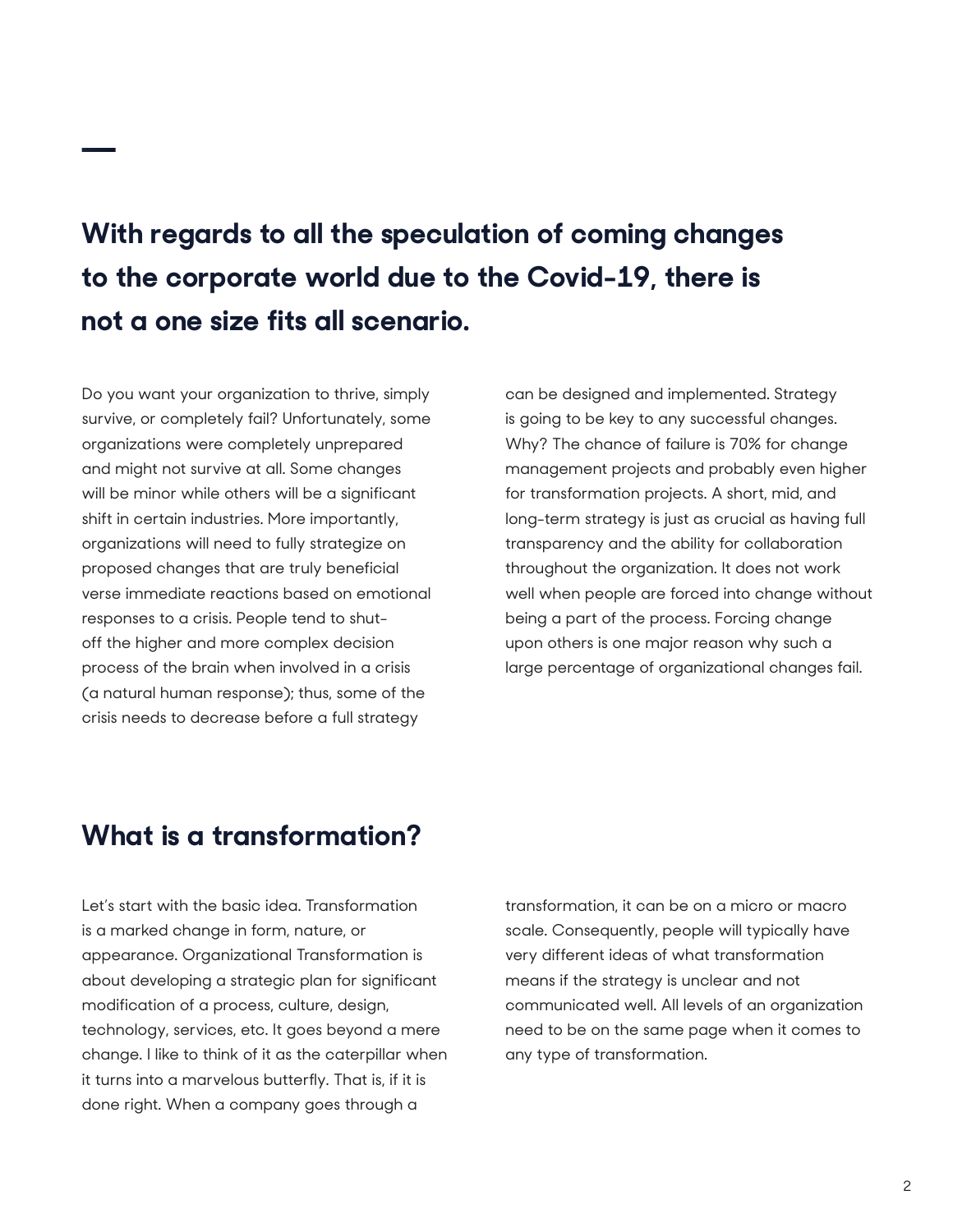## **An assessment and discussion of the organizational mission, values, and/or purpose should be completed to ensure that it makes sense and is translatable to every part of an organization.**

However, that doesn't mean that the discussion on these topics ends after creating or changing them on the website and other various corporate materials. They should be an in integral part of any organization. Core values are an essential part of the company culture and should be 6 or less in quantity, so they are easy to remember. They also need to be something that the entire organization can believe in and support. Why? They are the essence of the company's identity and should be reflected in the decision-making process from top to bottom.

It is common to have divergent company cultures when an M&A happens. Companies cannot simply hand the merged staff a

manual and expect that things will go smoothly. Nonetheless, that happens more often than it should and can lead to significant business problems. An organization should not underestimate the resistance and sabotage by staff that can occur when trying to mix two very divergent company cultures. It is not something that often comes up in the discussion of an M&A, but it should be a top priority to assess if 2 different organizational cultures will be able to combine in a successful way. Although an M&A or even a partnership might make financial & competitive sense, it does not always equate to it being advantageous. There are a lot of business examples in the last 50 years to show that this is true.

**The chance of failure is 70% for change management projects and probably even higher for transformation projects.**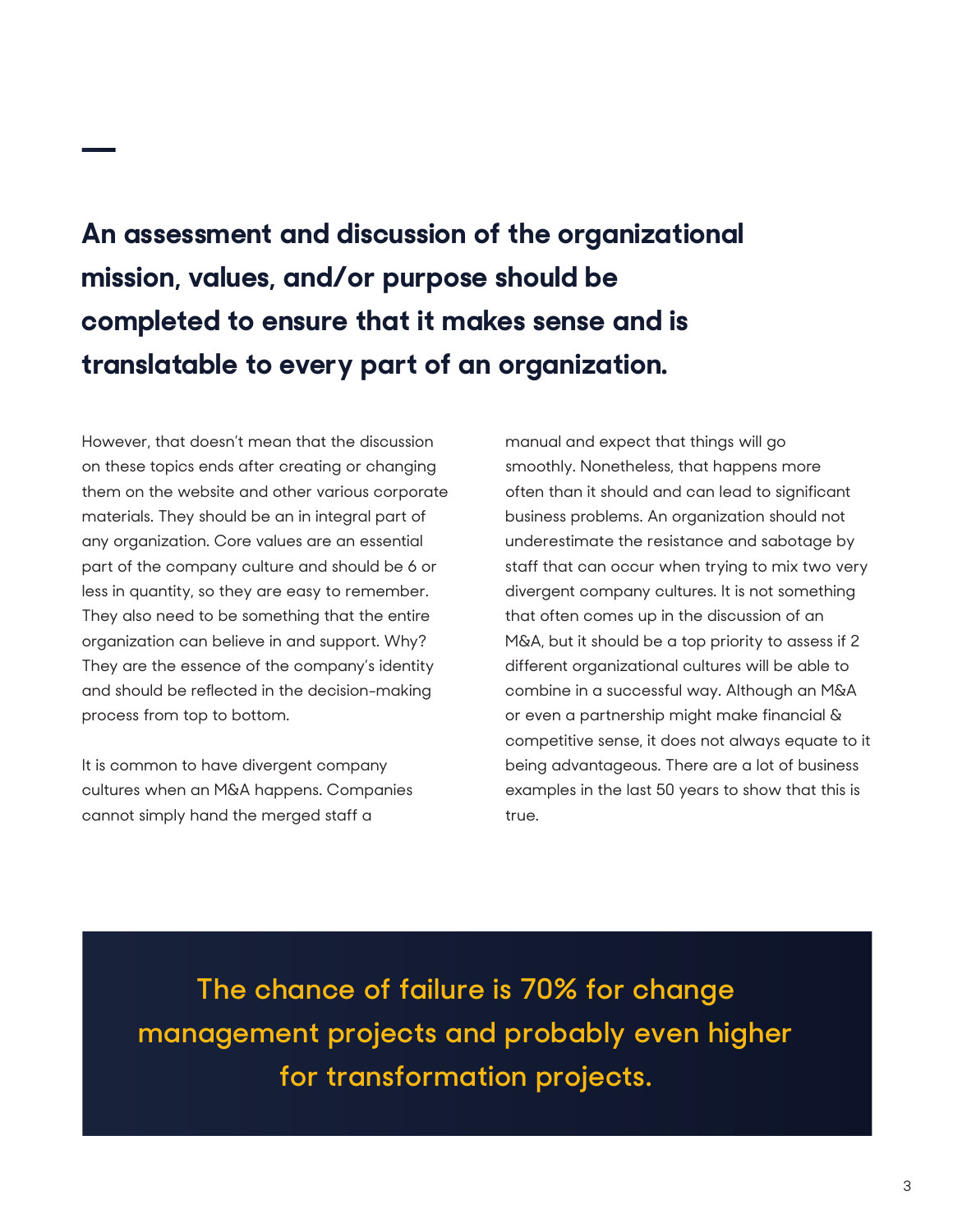## **Although each organization will have to customize their strategy, here are universal tips to help make a transformation project a success!**

The 7 tips below are not exclusive of each other, so success depends on utilizing all areas in coordination with each other. It is human nature to want to feel some measure of control in our lives. If the below 7 highlighted areas are implemented, it will give everyone in an

organization the opportunity to be a part of the process and avoid the possibility of one feeling a complete loss of control; thus, avoiding wide spread resistance and failure as a consequence. People who feel in control of changes will be more open to them.

- **→ Commitment**
- **→ Communication**
- **→ Collaboration**
- **→ Transparency**
- **→ Inclusion**
- **→ Support**
- **→ Agility**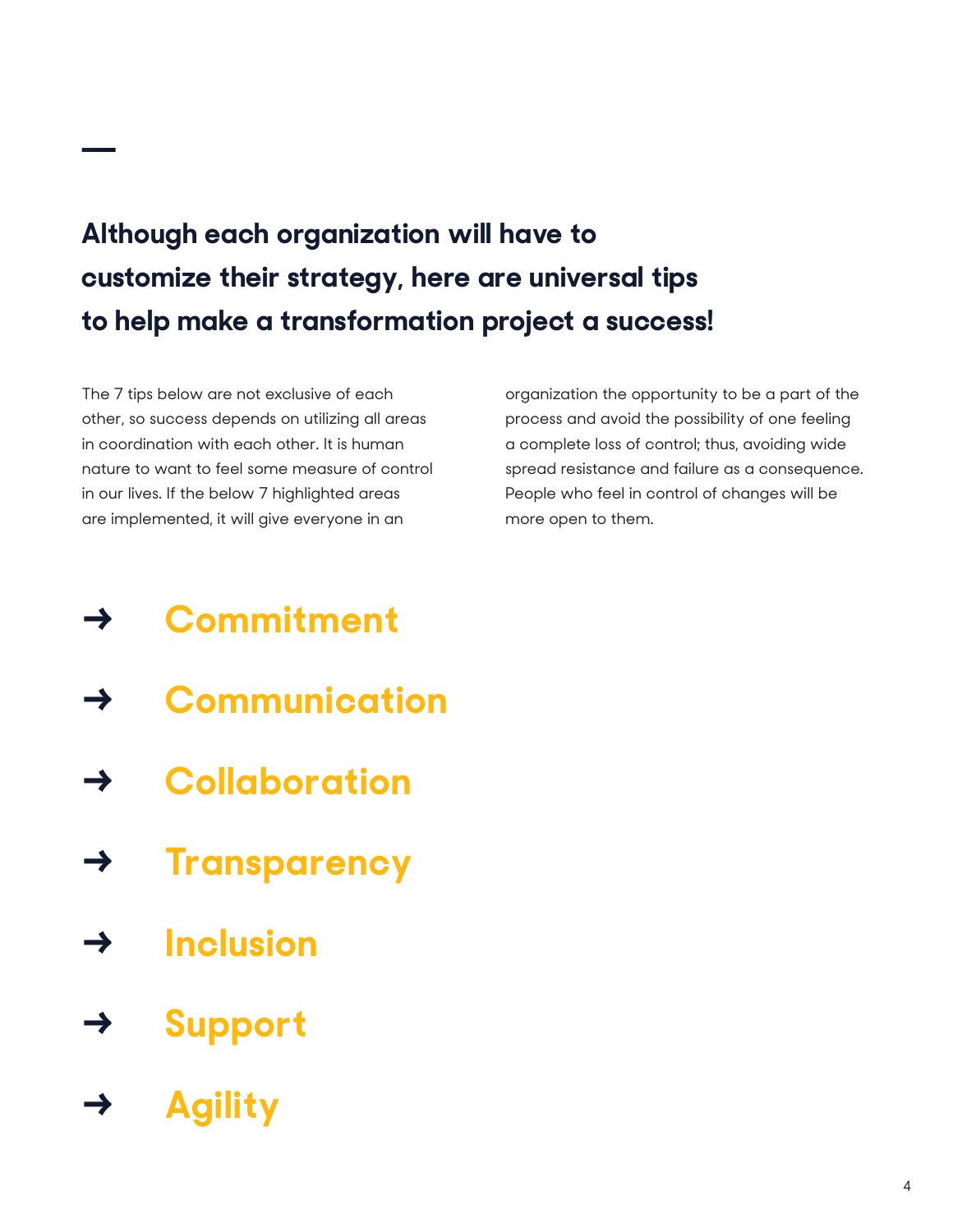#### **Commitment**

Commitment needs to come from the top to the bottom of an organization. A regular change is often hard enough, so a transformation requires a deeper level of commitment to be successful. I say the following all the time, because it is worth repeating. Even positive change will be met with resistance, so it is vital to think of change strategy in the short, mid, and long term. Otherwise, the chance of failure is 70% for change management projects and probably even higher for transformation projects.

#### **Communication**

Communication needs to be simple and in multiple venues (email, posters, meetings, discussion groups, town halls, events, etc.). The messages that are communicated need to be understood at all levels of the organization. In regards to multi-national organizations, the message needs to be understood in different cultures and languages. The same goes for the organizational mission, values, and/or purpose, so they are not lost in translation.

#### **Collaboration**

Collaboration helps to empower people and strengthen an organization. Great ideas can come from anybody in an organization. However, they won't ever be heard if an open channel is not created for employees to express their ideas and feedback. Part of the success of feedback is to have some basic rules but to make sure it is open to everybody. Sometimes it can even be reward based. More importantly, it allows employees to be a part of the transformation and less resistant to changes. This can be done in multiple ways, but one option needs to be anonymous.

#### **Transparency**

Leadership needs to be transparent about the plans for transformation. Why? It helps to reduce resistance and the loss of employees who feel uncertain about it. It is common knowledge that mergers often result in top talent leaving an organization and transformation projects are no different. Employees might fear that they will be made redundant, cannot learn new things and/or will not be able to adjust to the proposed changes. This is part of the open communication and must be done quickly in the beginning.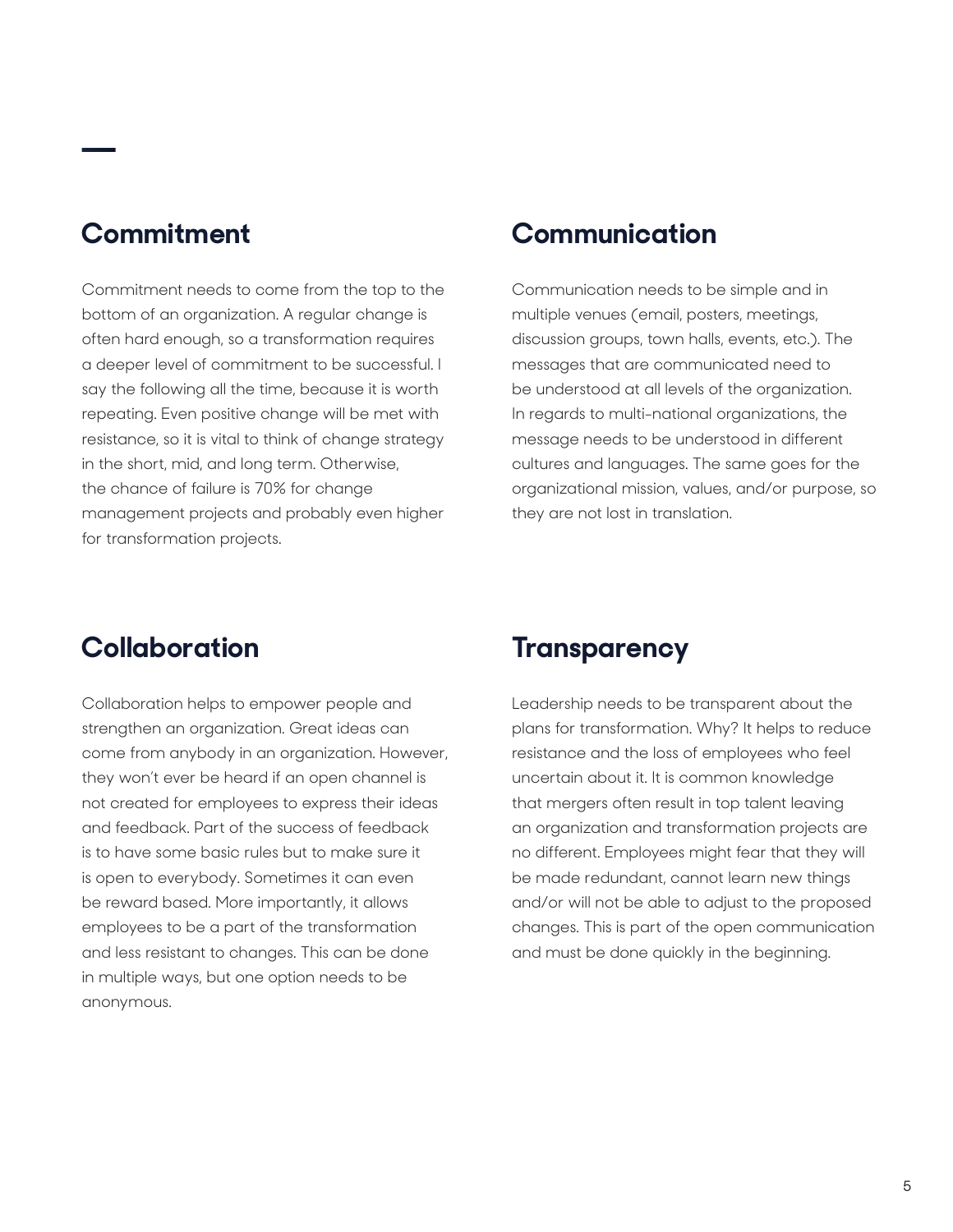#### **Inclusion**

An inclusive strategy will also help reduce resistance by making people part of the transformation. Those who feel left out will be highly resistant and might tend to depart the organization prematurely before giving the transformation a chance. For instance, it could mean that the training & development strategy of an organization opens up to all employees. It's also highly empowering when you allow

employees to know where they are in their development and what they need to learn and experience to attain higher positions, transition to something different in the organization, or maybe even just focus on becoming the best at what they currently do. Some organizations have been rather creative in building an inclusive work environment.

#### **Support**

A supportive environment lets the employees know they have value to the organization. No matter how much planning goes into your transformation project, some employees will always be resistant to it. That does not mean they are necessarily toxic or need to be removed from the organization. For example, somebody might feel they cannot learn a new task(s) or skill(s) required for their current position after the transformation. A good example is a fear of having to add skills that have to do with quantitative data. HR people aren't going to be asked to become statisticians but rather understand and be able to utilize the data from various HR & Talent Management systems rather than solely relying on select HR Analysts and/or IT to do all the work.

There are multiple options to handle this type of situation. Nonetheless, when you are going through a major transformation, you will encounter those that will never accept the changes and/or some that might need to be made redundant (but that should be the last option typically). Support can be done in a variety of ways. You might have coaches (internal and external) spread throughout the organization to help with the transition at all levels. An open-door policy for staff to discuss concerns with management without negative consequences can also be extremely helpful. However, there can be a tendency to handle resistance by attempting to shut it down but that will not be beneficial for the employee or the organization. Transformation can be stressful, so finding ways to make the process fun when possible will aid in a smoother process.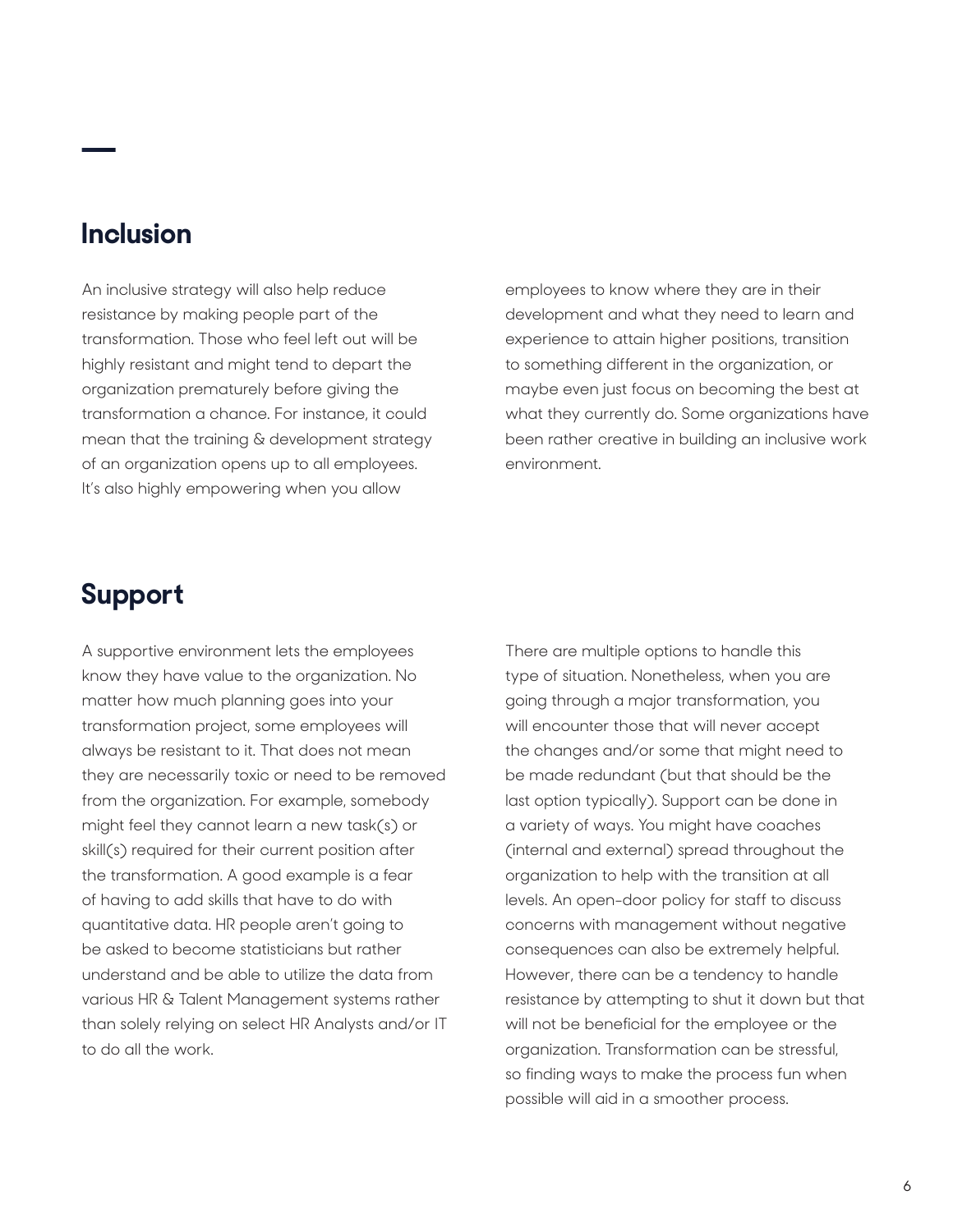### **Agility**

Agility is the ability to move quickly and easily. Although it is a commonly used term and methodology of project management nowadays within IT, the basic concept is being utilized in other areas. Many people, including myself, have used the word streamline in the past. For instance, my idea of streamlining is to make a process easier (and hopefully more cost effective) while not only benefiting employees who perform the process but internal/external

partners and clients. The idea is nothing new. However, the idea that employees in all parts of an organization start utilizing the concept of agility on a routine basis is something new. I have been discussing the idea of getting people used to and comfortable with the idea of change for the last decade. This is a major shift for employees. Now organizations are stressing the importance of an adaptive and agile workforce.